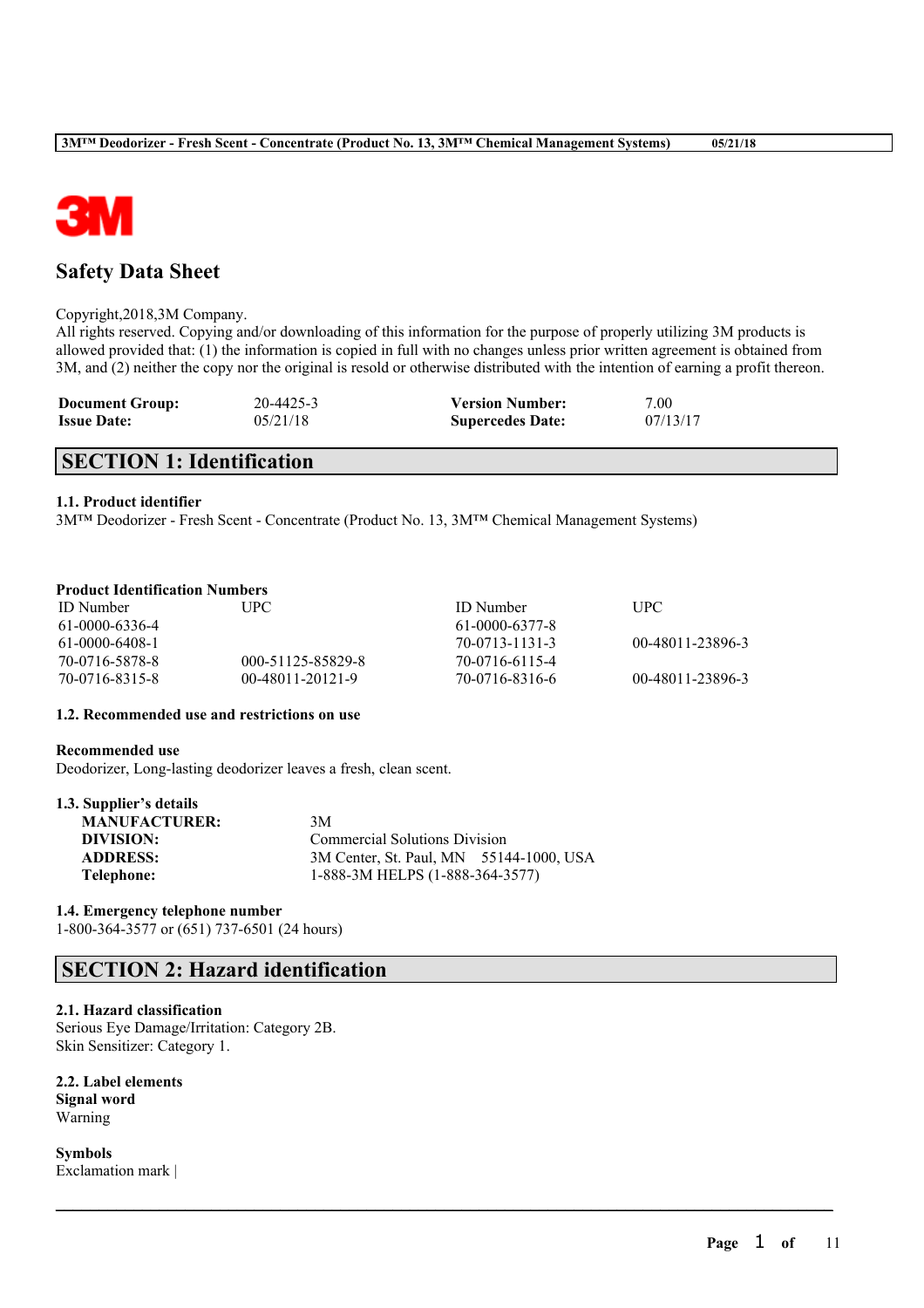# **Pictograms**



**Hazard Statements** Causes eye irritation. May cause an allergic skin reaction.

## **Precautionary Statements**

#### **Prevention:**

Avoid breathing dust/fume/gas/mist/vapors/spray. Wear protective gloves. Wash thoroughly after handling. Contaminated work clothing must not be allowed out of the workplace.

#### **Response:**

IF IN EYES: Rinse cautiously with water for several minutes. Remove contact lenses, if present and easy to do. Continue rinsing. If eye irritation persists: Get medical advice/attention. IF ON SKIN: Wash with plenty of soap and water. If skin irritation or rash occurs: Get medical advice/attention. Wash contaminated clothing before reuse.

#### **Disposal:**

Dispose of contents/container in accordance with applicable local/regional/national/international regulations.

55% of the mixture consists of ingredients of unknown acute oral toxicity.

# **SECTION 3: Composition/information on ingredients**

| Ingredient                                    | C.A.S. No.     | $%$ by Wt                    |
|-----------------------------------------------|----------------|------------------------------|
| POLYALKOXY ALCOHOLS                           | 69013-18-9     | 30 - 60 Trade Secret *       |
| <b>WATER</b>                                  | 7732-18-5      | 10 - 30 Trade Secret *       |
| SORBITAN POLYETHOXY MONOLAURATE               | 9005-64-5      | 30 Trade Secret *<br>$10 -$  |
| FRAGRANCE (NJTSN 04499600-6517)               | Trade Secret*  | 30 Trade Secret *<br>$10 -$  |
| <b>IERPENES AND LERPENOIDS, SWEET ORANGE-</b> | 68647-72-3     | 5 - 10 Trade Secret *        |
| <b>OIL</b>                                    |                |                              |
| 2-PHENOXYETHANOL                              | $122 - 99 - 6$ | 1 - 5 Trade Secret *         |
| <b>TERPINOLENE</b>                            | 586-62-9       | $0.1 - 1.5$ Trade Secret $*$ |

NJTS or NJTSRN: New Jersey Trade Secret Registry Number.

\*The specific chemical identity and/or exact percentage (concentration) of this composition has been withheld as a trade secret.

 $\mathcal{L}_\mathcal{L} = \mathcal{L}_\mathcal{L} = \mathcal{L}_\mathcal{L} = \mathcal{L}_\mathcal{L} = \mathcal{L}_\mathcal{L} = \mathcal{L}_\mathcal{L} = \mathcal{L}_\mathcal{L} = \mathcal{L}_\mathcal{L} = \mathcal{L}_\mathcal{L} = \mathcal{L}_\mathcal{L} = \mathcal{L}_\mathcal{L} = \mathcal{L}_\mathcal{L} = \mathcal{L}_\mathcal{L} = \mathcal{L}_\mathcal{L} = \mathcal{L}_\mathcal{L} = \mathcal{L}_\mathcal{L} = \mathcal{L}_\mathcal{L}$ 

# **SECTION 4: First aid measures**

#### **4.1. Description of first aid measures**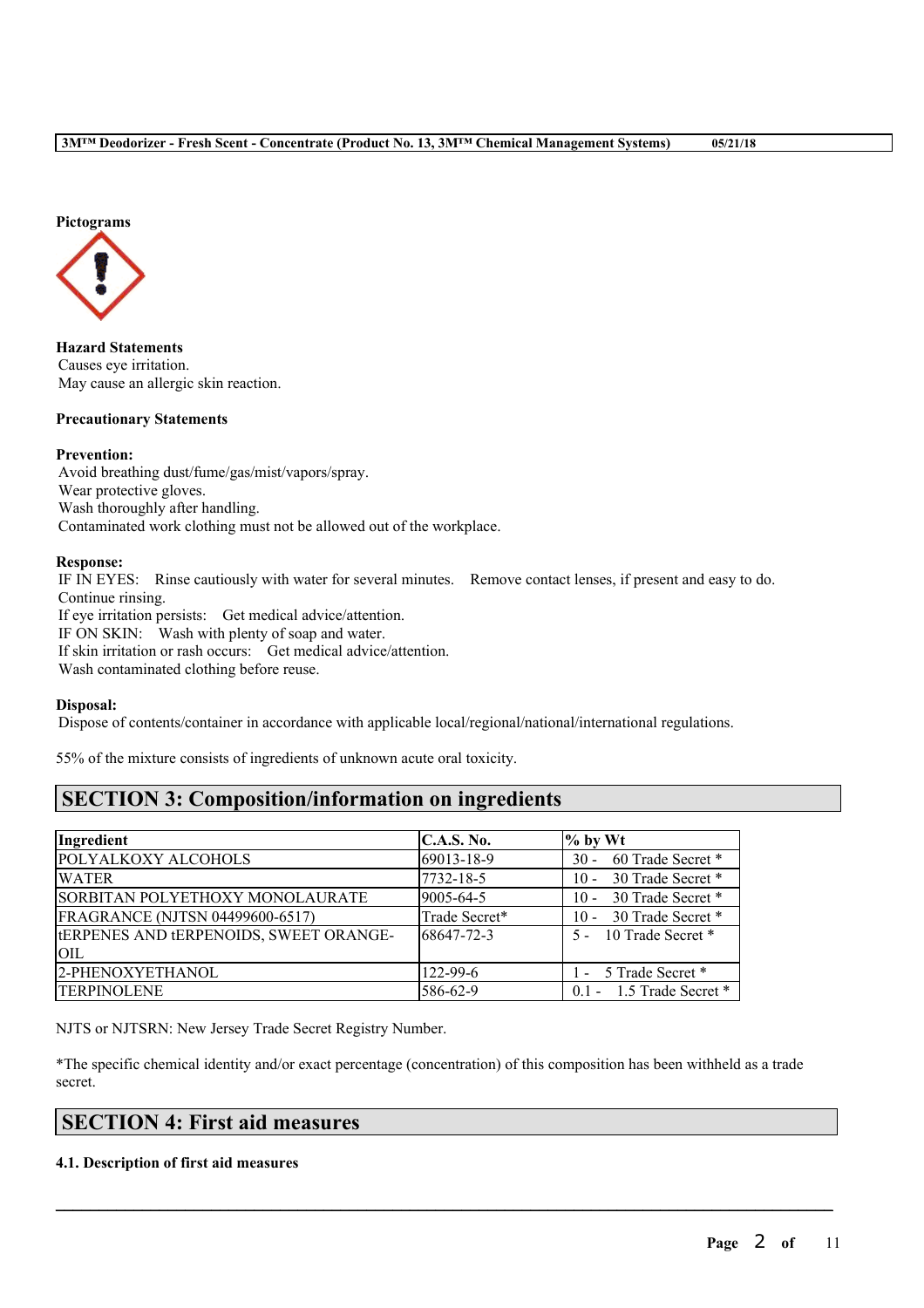#### **Inhalation:**

Remove person to fresh air. If you feel unwell, get medical attention.

#### **Skin Contact:**

Immediately wash with soap and water. Remove contaminated clothing and wash before reuse. If signs/symptoms develop, get medical attention.

#### **Eye Contact:**

Flush with large amounts of water. Remove contact lenses if easy to do. Continue rinsing. If signs/symptoms persist, get medical attention.

#### **If Swallowed:**

Rinse mouth. If you feel unwell, get medical attention.

#### **4.2. Most important symptoms and effects, both acute and delayed**

See Section 11.1. Information on toxicological effects.

# **4.3. Indication of any immediate medical attention and special treatment required**

Not applicable

# **SECTION 5: Fire-fighting measures**

## **5.1. Suitable extinguishing media**

In case of fire: Use a fire fighting agent suitable for ordinary combustible material such as water or foam to extinguish.

# **5.2. Special hazards arising from the substance or mixture**

None inherent in this product.

## **Hazardous Decomposition or By-Products**

| <b>Substance</b> |  |  |
|------------------|--|--|
| Carbon monoxide  |  |  |
| Carbon dioxide   |  |  |

**Substance Condition** During Combustion During Combustion

#### **5.3. Special protective actions for fire-fighters**

No special protective actions for fire-fighters are anticipated.

# **SECTION 6: Accidental release measures**

#### **6.1. Personal precautions, protective equipment and emergency procedures**

Evacuate area. Ventilate the area with fresh air. For large spill, or spills in confined spaces, provide mechanical ventilation to disperse or exhaust vapors, in accordance with good industrial hygiene practice. Refer to other sections of this SDS for information regarding physical and health hazards, respiratory protection, ventilation, and personal protective equipment.

#### **6.2. Environmental precautions**

Avoid release to the environment. For larger spills, cover drains and build dikes to prevent entry into sewer systems or bodies of water.

## **6.3. Methods and material for containment and cleaning up**

Contain spill. Working from around the edges of the spill inward, cover with bentonite, vermiculite, or commercially available inorganic absorbent material. Mix in sufficient absorbent until it appears dry. Remember, adding an absorbent material does not remove a physical, health, or environmental hazard. Collect as much of the spilled material as possible. Place in a closed container approved for transportation by appropriate authorities. Clean up residue with water. Seal the container. Dispose of collected material as soon as possible in accordance with applicable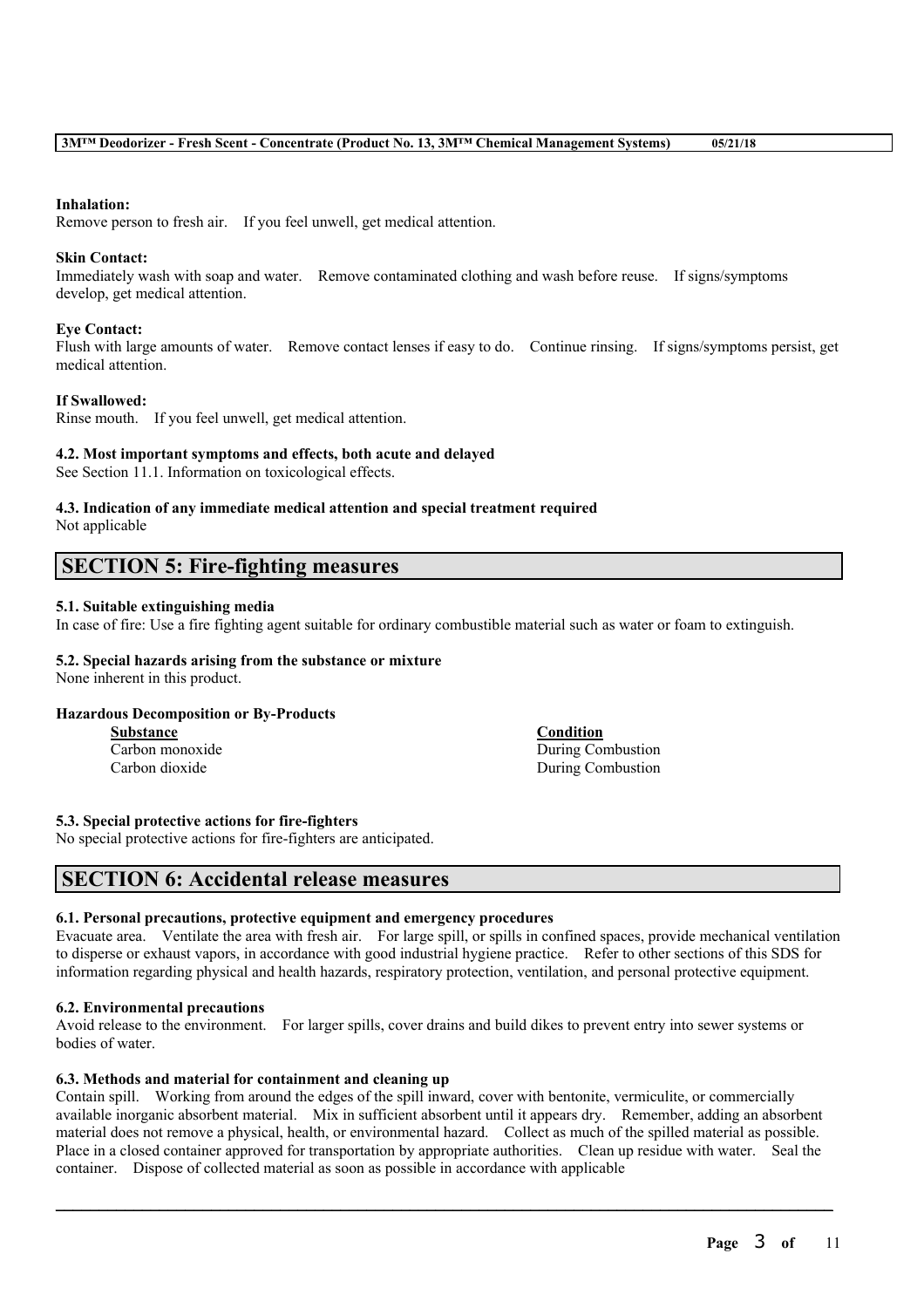local/regional/national/international regulations.

# **SECTION 7: Handling and storage**

#### **7.1. Precautions for safe handling**

For industrial or professional use only. This product is not intended to be used without prior dilution as specified on the product label. Grounding or safety shoes with electrostatic dissipating soles (ESD) are not required with a chemical dispensing system. Keep out of reach of children. Avoid breathing dust/fume/gas/mist/vapors/spray. Do not get in eyes, on skin, or on clothing. Do not eat, drink or smoke when using this product. Wash thoroughly after handling. Contaminated work clothing should not be allowed out of the workplace. Avoid release to the environment. Wash contaminated clothing before reuse. Avoid contact with oxidizing agents (eg. chlorine, chromic acid etc.)

#### **7.2. Conditions for safe storage including any incompatibilities**

Store in a well-ventilated place. Store away from oxidizing agents.

# **SECTION 8: Exposure controls/personal protection**

#### **8.1. Control parameters**

#### **Occupational exposure limits**

No occupational exposure limit values exist for any of the components listed in Section 3 of this SDS.

#### **8.2. Exposure controls**

#### **8.2.1. Engineering controls**

Use general dilution ventilation and/or local exhaust ventilation to control airborne exposures to below relevant Exposure Limits and/or control dust/fume/gas/mist/vapors/spray. If ventilation is not adequate, use respiratory protection equipment. NOTE: When used with a chemical dispensing system as directed, special ventilation is not required.

## **8.2.2. Personal protective equipment (PPE)**

#### **Eye/face protection**

NOTE: When used with a chemical dispensing system as directed, eye contact with the concentrate is not expected to occur. If the product is not used with a chemical dispensing system or if there is an accidental release, wear protective eye/face protection. Select and use eye/face protection to prevent contact based on the results of an exposure assessment. The following eye/face protection(s) are recommended: Indirect Vented Goggles

## **Skin/hand protection**

NOTE: When used with a chemical dispensing system as directed, skin contact with the concentrate is not expected to occur. If product is not used with a chemical dispensing system or if there is an accidental release:

Select and use gloves and/or protective clothing approved to relevant local standards to prevent skin contact based on the results of an exposure assessment. Selection should be based on use factors such as exposure levels, concentration of the substance or mixture, frequency and duration, physical challenges such as temperature extremes, and other use conditions. Consult with your glove and/or protective clothing manufacturer for selection of appropriate compatible gloves/protective clothing.

Gloves made from the following material(s) are recommended: Nitrile Rubber

If this product is used in a manner that presents a higher potential for exposure (eg. spraying, high splash potential etc.), then use of protective coveralls may be necessary.

 $\mathcal{L}_\mathcal{L} = \mathcal{L}_\mathcal{L} = \mathcal{L}_\mathcal{L} = \mathcal{L}_\mathcal{L} = \mathcal{L}_\mathcal{L} = \mathcal{L}_\mathcal{L} = \mathcal{L}_\mathcal{L} = \mathcal{L}_\mathcal{L} = \mathcal{L}_\mathcal{L} = \mathcal{L}_\mathcal{L} = \mathcal{L}_\mathcal{L} = \mathcal{L}_\mathcal{L} = \mathcal{L}_\mathcal{L} = \mathcal{L}_\mathcal{L} = \mathcal{L}_\mathcal{L} = \mathcal{L}_\mathcal{L} = \mathcal{L}_\mathcal{L}$ 

If product is not used with a chemical dispensing system or if there is an accidental release:

Select and use body protection to prevent contact based on the results of an exposure assessment. The following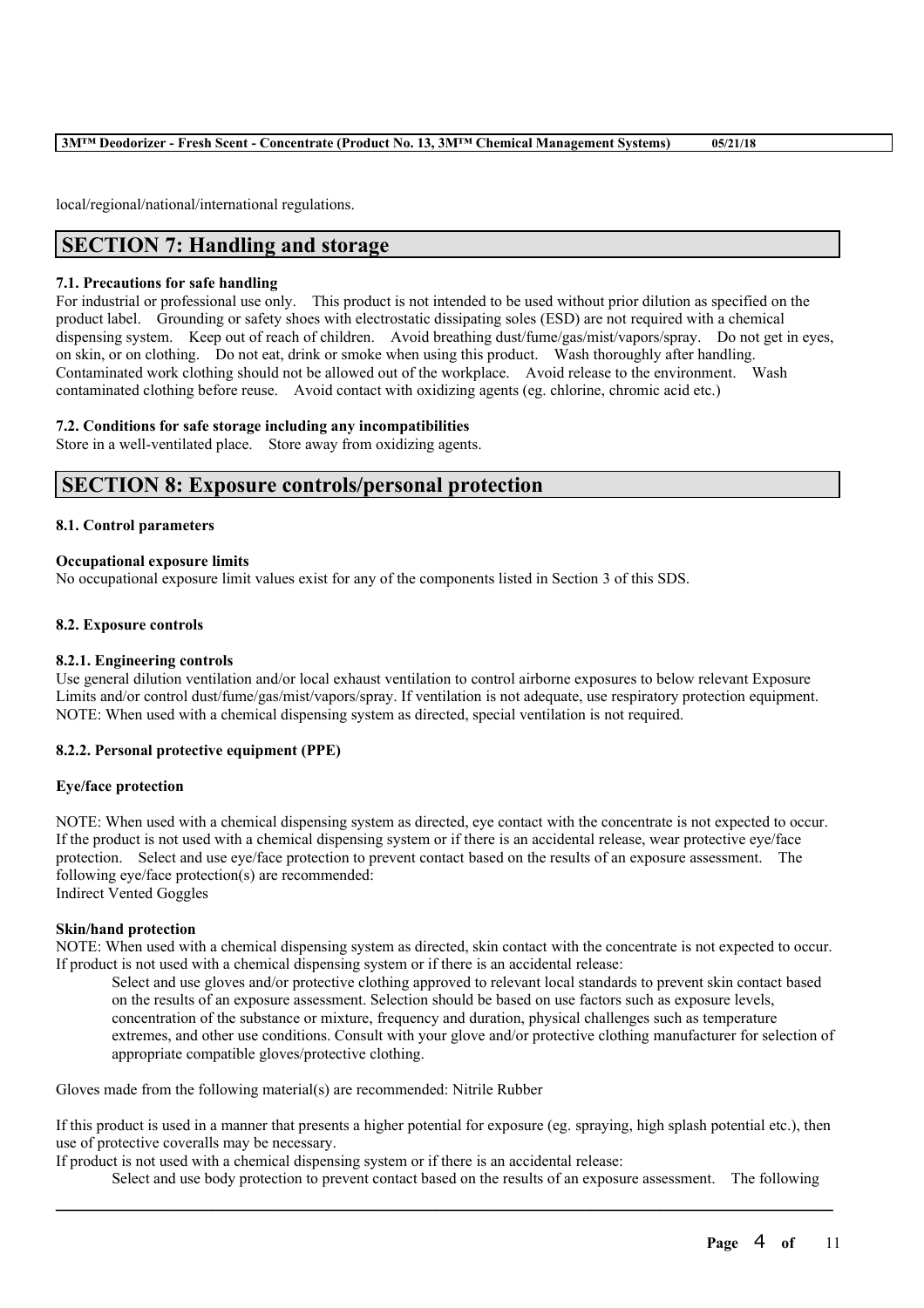protective clothing material(s) are recommended: Apron – Nitrile

#### **Respiratory protection**

NOTE: When used with a chemical dispensing system as directed, respiratory protection is not required.

If product is not used with a chemical dispensing system or if there is an accidental release: An exposure assessment may be needed to decide if a respirator is required. If a respirator is needed, use

respirators as part of a full respiratory protection program. Based on the results of the exposure assessment, select from the following respirator type(s) to reduce inhalation exposure:

Half facepiece or full facepiece air-purifying respirator suitable for organic vapors and particulates

For questions about suitability for a specific application, consult with your respirator manufacturer.

# **SECTION 9: Physical and chemical properties**

## **9.1. Information on basic physical and chemical properties**

| <b>General Physical Form:</b>             | Liquid                                                   |  |  |
|-------------------------------------------|----------------------------------------------------------|--|--|
| <b>Specific Physical Form:</b>            | Liquid                                                   |  |  |
| Odor, Color, Grade:                       | Characteristic odor blue liquid                          |  |  |
| <b>Odor threshold</b>                     | No Data Available                                        |  |  |
| pН                                        | $6.5 - 8.5$                                              |  |  |
| <b>Melting point</b>                      | Not Applicable                                           |  |  |
| <b>Boiling Point</b>                      | $> 212$ °F                                               |  |  |
| <b>Flash Point</b>                        | > 212 °F [Test Method: Tagliabue Closed Cup]             |  |  |
| <b>Evaporation rate</b>                   | No Data Available                                        |  |  |
| <b>Flammability (solid, gas)</b>          | Not Applicable                                           |  |  |
| <b>Flammable Limits(LEL)</b>              | No Data Available                                        |  |  |
| <b>Flammable Limits(UEL)</b>              | No Data Available                                        |  |  |
| <b>Vapor Pressure</b>                     | 10 mmHg [@ 68 °F] [Details: MITS data]                   |  |  |
| <b>Vapor Density</b>                      | No Data Available                                        |  |  |
| <b>Specific Gravity</b>                   | 1 1.03 $[@ 23 °C] [Ref Std: WATER=1]$                    |  |  |
| <b>Solubility in Water</b>                | Complete                                                 |  |  |
| Solubility- non-water                     | No Data Available                                        |  |  |
| Partition coefficient: n-octanol/water    | Not Applicable                                           |  |  |
| <b>Autoignition temperature</b>           | No Data Available                                        |  |  |
| <b>Decomposition temperature</b>          | No Data Available                                        |  |  |
| <b>Viscosity</b>                          | $\le$ =100 centipoise [@ 73.4 °F ] [Details:MITS data]   |  |  |
| <b>Volatile Organic Compounds</b>         | 10 - 30 % [Test Method: calculated per CARB title 2]     |  |  |
| <b>Percent volatile</b>                   | $20 - 60\%$                                              |  |  |
| <b>VOC Less H2O &amp; Exempt Solvents</b> | 122 - 366 g/l [Test Method: calculated per CARB title 2] |  |  |
|                                           |                                                          |  |  |

# **SECTION 10: Stability and reactivity**

## **10.1. Reactivity**

This material may be reactive with certain agents under certain conditions - see the remaining headings in this section.

 $\mathcal{L}_\mathcal{L} = \mathcal{L}_\mathcal{L} = \mathcal{L}_\mathcal{L} = \mathcal{L}_\mathcal{L} = \mathcal{L}_\mathcal{L} = \mathcal{L}_\mathcal{L} = \mathcal{L}_\mathcal{L} = \mathcal{L}_\mathcal{L} = \mathcal{L}_\mathcal{L} = \mathcal{L}_\mathcal{L} = \mathcal{L}_\mathcal{L} = \mathcal{L}_\mathcal{L} = \mathcal{L}_\mathcal{L} = \mathcal{L}_\mathcal{L} = \mathcal{L}_\mathcal{L} = \mathcal{L}_\mathcal{L} = \mathcal{L}_\mathcal{L}$ 

# **10.2. Chemical stability**

Stable.

## **10.3. Possibility of hazardous reactions**

Hazardous polymerization will not occur.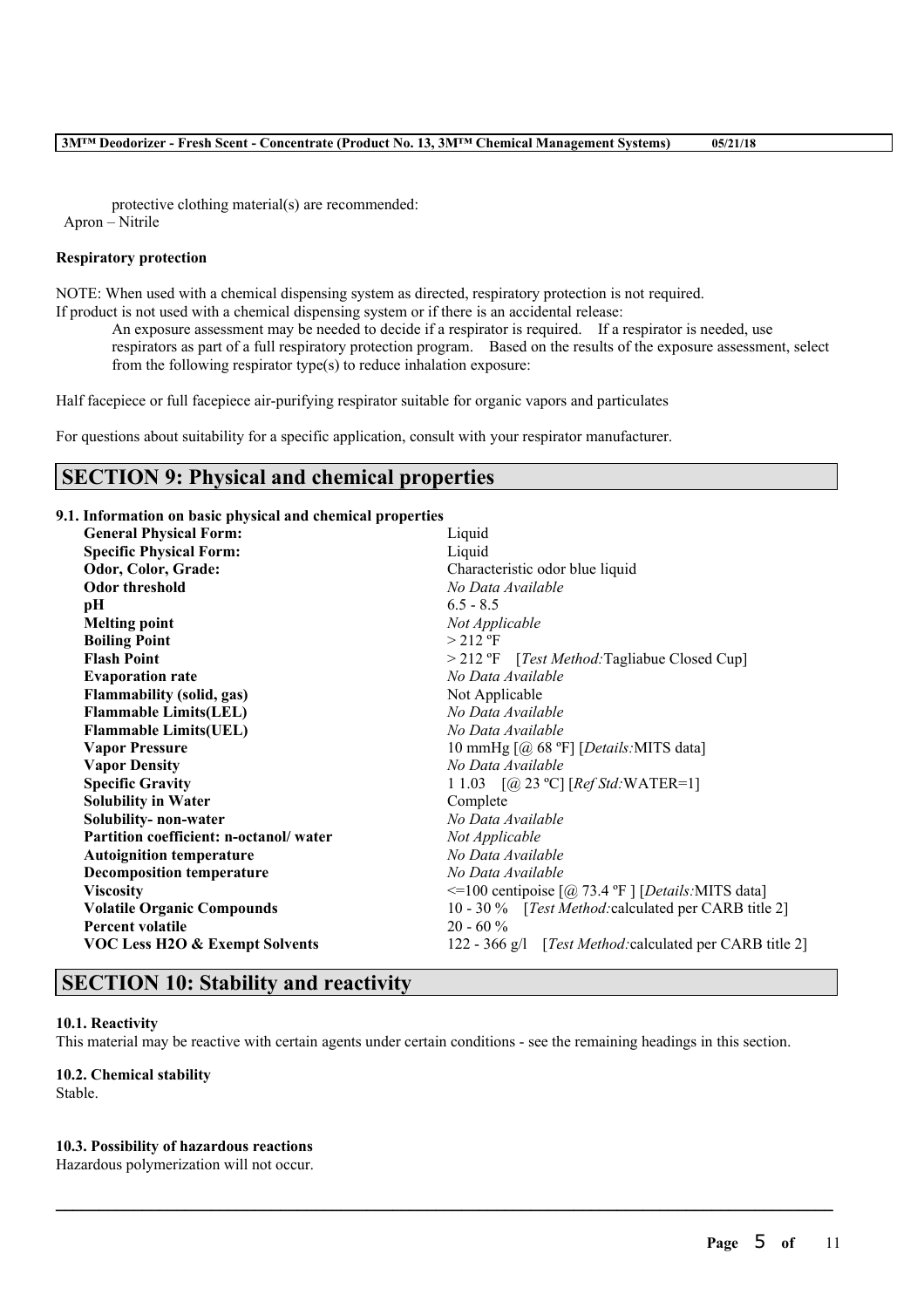**10.4. Conditions to avoid** Not determined

#### **10.5. Incompatible materials** Strong oxidizing agents

## **10.6. Hazardous decomposition products**

**Substance Condition**

None known.

Refer to section 5.2 for hazardous decomposition products during combustion.

# **SECTION 11: Toxicological information**

The information below may not be consistent with the material classification in Section 2 if specific ingredient **classifications are mandated by a competent authority. In addition, toxicological data on ingredients may not be** reflected in the material classification and/or the signs and symptoms of exposure, because an ingredient may be present below the threshold for labeling, an ingredient may not be available for exposure, or the data may not be **relevant to the material as a whole.**

**11.1. Information on Toxicological effects**

**Signs and Symptoms of Exposure**

# Based on test data and/or information on the components, this material may produce the following health effects:

## **Inhalation:**

Respiratory Tract Irritation: Signs/symptoms may include cough, sneezing, nasal discharge, headache, hoarseness, and nose and throat pain.

## **Skin Contact:**

Mild Skin Irritation: Signs/symptoms may include localized redness, swelling, itching, and dryness. Allergic Skin Reaction (non-photo induced): Signs/symptoms may include redness, swelling, blistering, and itching.

# **Eye Contact:**

Moderate Eye Irritation: Signs/symptoms may include redness, swelling, pain, tearing, and blurred or hazy vision.

## **Ingestion:**

Gastrointestinal Irritation: Signs/symptoms may include abdominal pain, stomach upset, nausea, vomiting and diarrhea.

## **Toxicological Data**

If a component is disclosed in section 3 but does not appear in a table below, either no data are available for that endpoint or the data are not sufficient for classification.

## **Acute Toxicity**

| Name                                             | Route       | <b>Species</b> | Value                                             |
|--------------------------------------------------|-------------|----------------|---------------------------------------------------|
| Overall product                                  | Ingestion   |                | No data available; calculated $ATE > 5,000$ mg/kg |
| SORBITAN POLYETHOXY MONOLAURATE                  | Dermal      |                | LD50 estimated to be $> 5,000$ mg/kg              |
| SORBITAN POLYETHOXY MONOLAURATE                  | Ingestion   | Rat            | $LD50$ 40,600 mg/kg                               |
| <b>tERPENES AND TERPENOIDS, SWEET ORANGE-OIL</b> | Inhalation- | Mouse          | $LC50 > 3.14$ mg/l                                |
|                                                  | Vapor (4    |                |                                                   |
|                                                  | hours)      |                |                                                   |
| FRAGRANCE (NJTSN 04499600-6517)                  | Dermal      | Rabbit         | $LD50 > 5,010$ mg/kg                              |
| <b>tERPENES AND TERPENOIDS, SWEET ORANGE-OIL</b> | Dermal      | Rabbit         | $LD50 > 5,000$ mg/kg                              |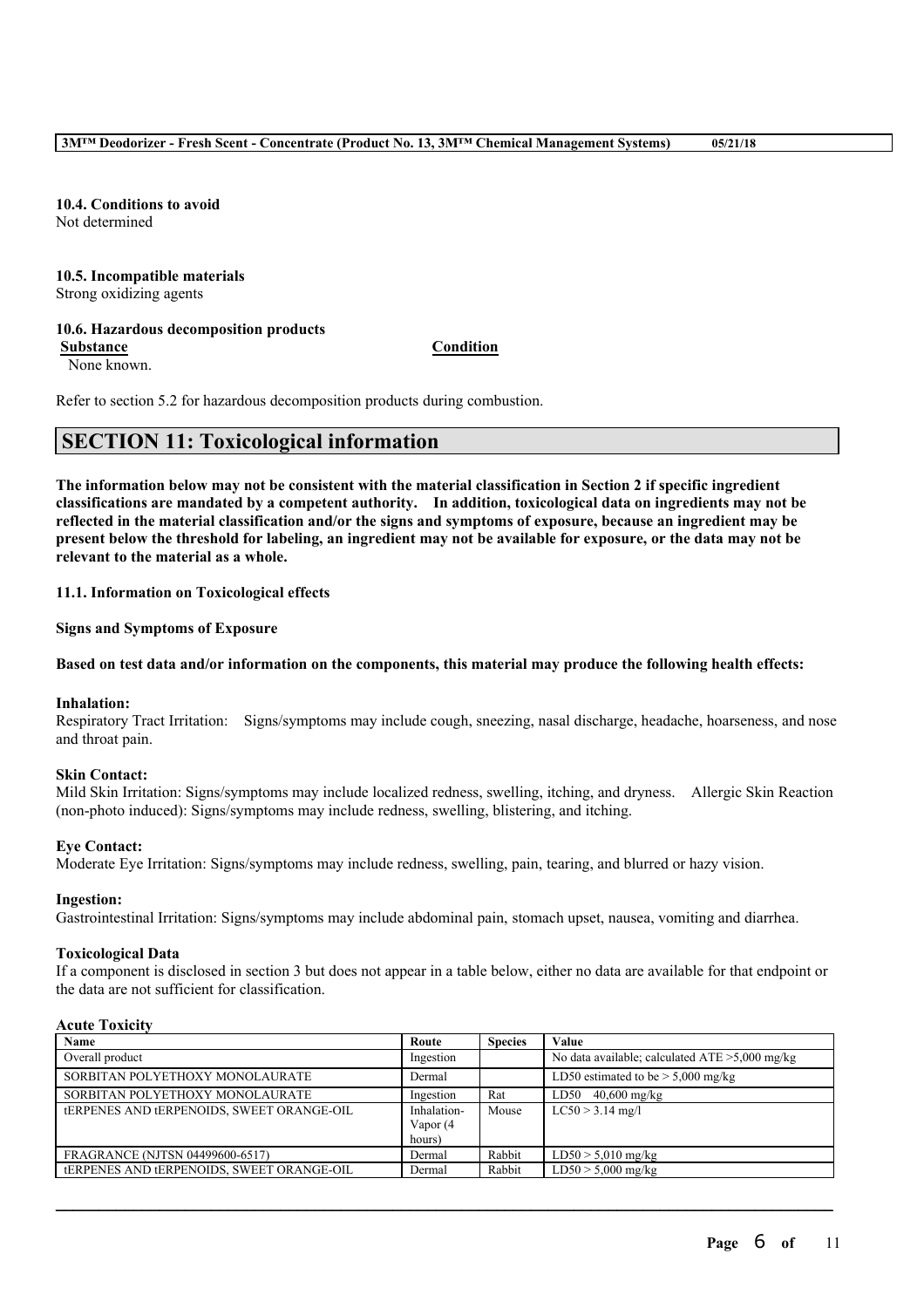| FRAGRANCE (NJTSN 04499600-6517)                  | Inhalation-<br>Dust/Mist | Rat    | $LC50 > 2.34$ mg/l   |
|--------------------------------------------------|--------------------------|--------|----------------------|
|                                                  | (4 hours)                |        |                      |
| FRAGRANCE (NJTSN 04499600-6517)                  | Ingestion                | Rat    | $LD50 > 5,010$ mg/kg |
| <b>TERPENES AND TERPENOIDS. SWEET ORANGE-OIL</b> | Ingestion                | Rat    | LD50 $4,400$ mg/kg   |
| 2-PHENOXYETHANOL                                 | Dermal                   | Rabbit | $LD50 > 2,000$ mg/kg |
| 2-PHENOXYETHANOL                                 | Inhalation-              | Rat    | $LC50 > 1.5$ mg/l    |
|                                                  | Dust/Mist                |        |                      |
| 2-PHENOXYETHANOL                                 | Ingestion                | Rat    | $LD50 \t1.260$ mg/kg |
| <b>TERPINOLENE</b>                               | Inhalation-              | Mouse  | $LC50 > 3.14$ mg/l   |
|                                                  | Vapor (4                 |        |                      |
|                                                  | hours)                   |        |                      |
| <b>TERPINOLENE</b>                               | Dermal                   | Rabbit | $LD50 > 5,000$ mg/kg |
| <b>TERPINOLENE</b>                               | Ingestion                | Rat    | $LD50$ 4,400 mg/kg   |
| $\blacksquare$                                   |                          |        |                      |

 $\overline{ATE}$  = acute toxicity estimate

## **Skin Corrosion/Irritation**

| Name                                            | <b>Species</b> | Value                     |
|-------------------------------------------------|----------------|---------------------------|
|                                                 |                |                           |
| FRAGRANCE (NJTSN 04499600-6517)                 | Rabbit         | No significant irritation |
| <b>ERPENES AND LERPENOIDS. SWEET ORANGE-OIL</b> | Rabbit         | Mild irritant             |
| 2-PHENOXYETHANOL                                | Rabbit         | No significant irritation |
| <b>TERPINOLENE</b>                              | Rabbit         | Mild irritant             |

#### **Serious Eye Damage/Irritation**

| Name                                                    | <b>Species</b> | Value                     |
|---------------------------------------------------------|----------------|---------------------------|
| FRAGRANCE (NJTSN 04499600-6517)                         | Rabbit         | No significant irritation |
| <b><i>LERPENES AND LERPENOIDS. SWEET ORANGE-OIL</i></b> | Rabbit         | Mild irritant             |
| 2-PHENOXYETHANOL                                        | Rabbit         | Corrosive                 |
| <b>TERPINOLENE</b>                                      | Rabbit         | Mild irritant             |

# **Skin Sensitization**

| Name                                             | <b>Species</b> | Value          |
|--------------------------------------------------|----------------|----------------|
| FRAGRANCE (NJTSN 04499600-6517)                  | Guinea         | Not classified |
|                                                  | $p_{1}g$       |                |
| <b>tERPENES AND TERPENOIDS, SWEET ORANGE-OIL</b> | Mouse          | Sensitizing    |
| 2-PHENOXYETHANOL                                 | Guinea         | Not classified |
|                                                  | pig            |                |
| <b>TERPINOLENE</b>                               | Mouse          | Sensitizing    |

## **Respiratory Sensitization**

For the component/components, either no data are currently available or the data are not sufficient for classification.

# **Germ Cell Mutagenicity**

| Name                                             | Route    | Value         |
|--------------------------------------------------|----------|---------------|
|                                                  |          |               |
| FRAGRANCE (NJTSN 04499600-6517)                  | In Vitro | Not mutagenic |
| <b>FRAGRANCE (NJTSN 04499600-6517)</b>           | In vivo  | Not mutagenic |
| <b>tERPENES AND TERPENOIDS, SWEET ORANGE-OIL</b> | In Vitro | Not mutagenic |
| <b>ERPENES AND LERPENOIDS. SWEET ORANGE-OIL</b>  | In vivo  | Not mutagenic |
| <b>TERPINOLENE</b>                               | In Vitro | Not mutagenic |
| <b>TERPINOLENE</b>                               | In vivo  | Not mutagenic |

#### **Carcinogenicity**

| Name                                             | Route     | <b>Species</b> | Value                                          |
|--------------------------------------------------|-----------|----------------|------------------------------------------------|
| FRAGRANCE (NJTSN 04499600-6517)                  | Ingestion | Multiple       | Not carcinogenic                               |
|                                                  |           | anımal         |                                                |
|                                                  |           | species        |                                                |
| <b>tERPENES AND TERPENOIDS, SWEET ORANGE-OIL</b> | Ingestion | Rat            | Some positive data exist, but the data are not |
|                                                  |           |                | sufficient for classification                  |
| <b>TERPINOLENE</b>                               | Ingestion | Rat            | Some positive data exist, but the data are not |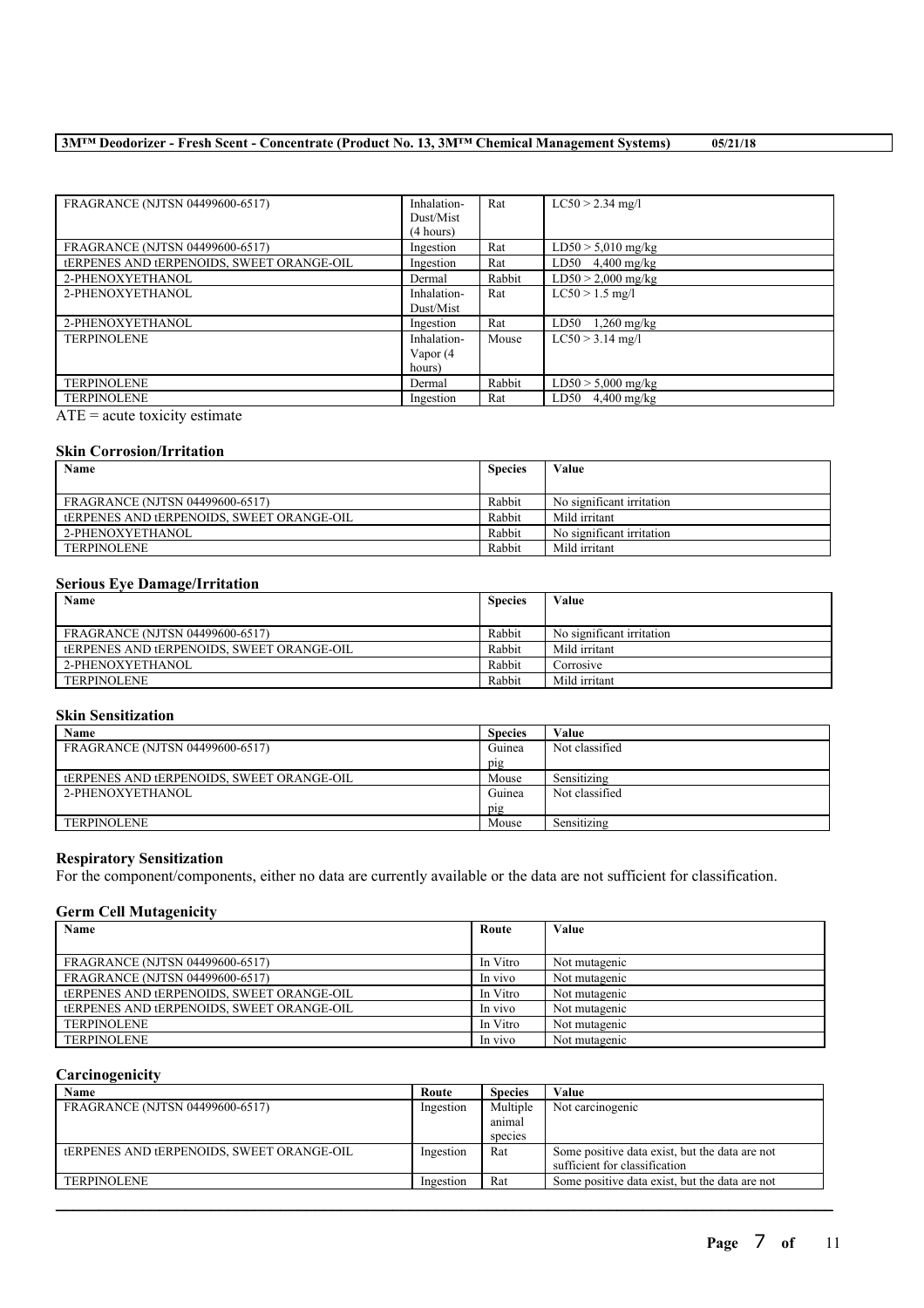|  | 811<br>010001<br>чеаног<br>m<br>cien.<br>-142 |
|--|-----------------------------------------------|

# **Reproductive Toxicity**

# **Reproductive and/or Developmental Effects**

| <b>Name</b>                                                       | Route     | <b>Value</b>                           | <b>Species</b>                | <b>Test Result</b>              | <b>Exposure</b><br><b>Duration</b>    |
|-------------------------------------------------------------------|-----------|----------------------------------------|-------------------------------|---------------------------------|---------------------------------------|
| FRAGRANCE (NJTSN 04499600-6517)                                   | Ingestion | Not classified for development         | Rat                           | <b>NOAEL 5.000</b><br>mg/kg/day | during<br>organogenesi<br>s           |
| <b><i>tERPENES AND tERPENOIDS, SWEET</i></b><br><b>ORANGE-OIL</b> | Ingestion | Not classified for female reproduction | Rat                           | <b>NOAEL 750</b><br>mg/kg/day   | premating $\&$<br>during<br>gestation |
| <b><i>tERPENES AND tERPENOIDS, SWEET</i></b><br><b>ORANGE-OIL</b> | Ingestion | Not classified for development         | Multiple<br>animal<br>species | <b>NOAEL 591</b><br>mg/kg/day   | during<br>organogenesi<br>S           |
| <b>TERPINOLENE</b>                                                | Ingestion | Not classified for female reproduction | Rat                           | <b>NOAEL 750</b><br>mg/kg/day   | premating $\&$<br>during<br>gestation |
| <b>TERPINOLENE</b>                                                | Ingestion | Not classified for development         | Multiple<br>animal<br>species | <b>NOAEL 591</b><br>mg/kg/day   | during<br>organogenesi<br>S           |

# **Target Organ(s)**

# **Specific Target Organ Toxicity - single exposure**

| Name                                                          | Route      | Target Organ(s)        | Value                                                                              | <b>Species</b>               | <b>Test Result</b>            | Exposure<br><b>Duration</b> |
|---------------------------------------------------------------|------------|------------------------|------------------------------------------------------------------------------------|------------------------------|-------------------------------|-----------------------------|
| <b>tERPENES AND</b><br><b>tERPENOIDS, SWEET</b><br>ORANGE-OIL | Ingestion  | nervous system         | Not classified                                                                     |                              | <b>NOAEL Not</b><br>available |                             |
| 2-PHENOXYETHANOL                                              | Inhalation | respiratory irritation | Some positive data exist, but the<br>data are not sufficient for<br>classification | similar<br>health<br>hazards | <b>NOAEL Not</b><br>available |                             |
| <b>TERPINOLENE</b>                                            | Ingestion  | nervous system         | Not classified                                                                     |                              | <b>NOAEL Not</b><br>available |                             |

# **Specific Target Organ Toxicity - repeated exposure**

| Name                                                          | Route     | <b>Target Organ(s)</b>                                                                                                           | Value                                                                              | <b>Species</b> | <b>Test Result</b>                 | <b>Exposure</b><br><b>Duration</b> |
|---------------------------------------------------------------|-----------|----------------------------------------------------------------------------------------------------------------------------------|------------------------------------------------------------------------------------|----------------|------------------------------------|------------------------------------|
| <b>FRAGRANCE (NJTSN</b><br>04499600-6517)                     | Ingestion | respiratory system                                                                                                               | Some positive data exist, but the<br>data are not sufficient for<br>classification | Rat            | <b>NOAEL 470</b><br>mg/kg/day      | 105 weeks                          |
| <b>FRAGRANCE (NJTSN</b><br>04499600-6517)                     | Ingestion | heart                                                                                                                            | Not classified                                                                     | Rat            | <b>NOAEL 470</b><br>mg/kg/day      | 105 weeks                          |
| <b>FRAGRANCE (NJTSN</b><br>04499600-6517)                     | Ingestion | endocrine system  <br>liver                                                                                                      | Not classified                                                                     | Rat            | <b>NOAEL</b><br>3.040<br>mg/kg/day | 105 weeks                          |
| <b>FRAGRANCE (NJTSN</b><br>04499600-6517)                     | Ingestion | kidney and/or<br>bladder                                                                                                         | Not classified                                                                     | Rat            | <b>NOAEL 115</b><br>mg/kg/day      | 105 weeks                          |
| <b>FRAGRANCE (NJTSN</b><br>04499600-6517)                     | Ingestion | skin   bone, teeth,<br>nails, and/or hair<br>hematopoietic<br>system   immune<br>system   nervous<br>system   vascular<br>system | Not classified                                                                     | Rat            | NOAEL<br>3,040<br>mg/kg/day        | 105 weeks                          |
| <b>tERPENES AND</b><br><b>tERPENOIDS, SWEET</b><br>ORANGE-OIL | Ingestion | kidney and/or<br>bladder                                                                                                         | Not classified                                                                     | Rat            | LOAEL 75<br>mg/kg/day              | 103 weeks                          |
| <b>ERPENES AND</b><br><b>tERPENOIDS, SWEET</b><br>ORANGE-OIL  | Ingestion | liver                                                                                                                            | Not classified                                                                     | Mouse          | NOAEL<br>1,000<br>mg/kg/day        | 103 weeks                          |
| <b>tERPENES AND</b><br><b>tERPENOIDS, SWEET</b>               | Ingestion | heart   endocrine<br>system   bone, teeth,                                                                                       | Not classified                                                                     | Rat            | <b>NOAEL 600</b><br>mg/kg/day      | 103 weeks                          |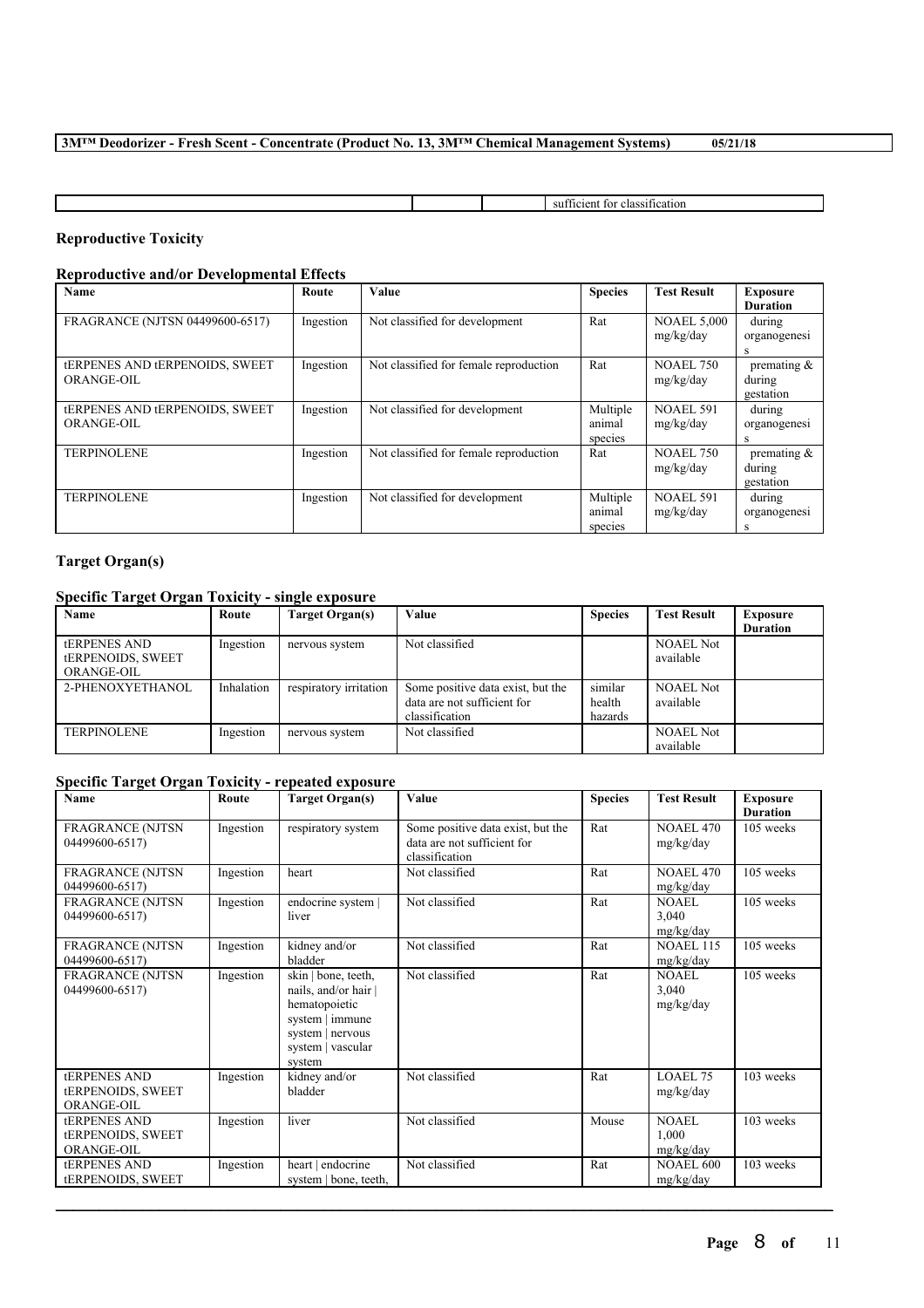| ORANGE-OIL         |           | nails, and/or hair<br>hematopoietic<br>system   immune<br>system   muscles  <br>nervous system  <br>respiratory system                                                 |                |       |                                    |           |
|--------------------|-----------|------------------------------------------------------------------------------------------------------------------------------------------------------------------------|----------------|-------|------------------------------------|-----------|
| <b>TERPINOLENE</b> | Ingestion | kidney and/or<br>bladder                                                                                                                                               | Not classified | Rat   | LOAEL 75<br>mg/kg/day              | 103 weeks |
| <b>TERPINOLENE</b> | Ingestion | liver                                                                                                                                                                  | Not classified | Mouse | <b>NOAEL</b><br>1,000<br>mg/kg/day | 103 weeks |
| <b>TERPINOLENE</b> | Ingestion | heart   endocrine<br>system   bone, teeth,<br>nails, and/or hair  <br>hematopoietic<br>system   immune<br>system   muscles  <br>nervous system  <br>respiratory system | Not classified | Rat   | NOAEL 600<br>mg/kg/day             | 103 weeks |

# **Aspiration Hazard**

| Name                                                                                          | <b>WY 7</b><br>⁄ alue |
|-----------------------------------------------------------------------------------------------|-----------------------|
| 3-OIL<br>'NOIDS.<br><b>ORANGE</b><br><b>SWEE1</b><br><b>ANT</b><br>tERPE<br>tERPI<br>. sin Fi | Aspiration hazard     |
| OLENE<br>PINC<br>ЕN                                                                           | Aspiration hazard     |

Please contact the address or phone number listed on the first page of the SDS for additional toxicological information **on this material and/or its components.**

# **SECTION 12: Ecological information**

# **Ecotoxicological information**

Please contact the address or phone number listed on the first page of the SDS for additional ecotoxicological information on this material and/or its components.

## **Chemical fate information**

Please contact the address or phone number listed on the first page of the SDS for additional chemical fate information on this material and/or its components.

# **SECTION 13: Disposal considerations**

## **13.1. Disposal methods**

Dispose of contents/ container in accordance with the local/regional/national/international regulations.

Dispose of waste product in a permitted industrial waste facility. As a disposal alternative, incinerate in a permitted waste incineration facility. Proper destruction may require the use of additional fuel during incineration processes. Empty drums/barrels/containers used for transporting and handling hazardous chemicals (chemical substances/mixtures/preparations classified as Hazardous as per applicable regulations) shall be considered, stored, treated & disposed of as hazardous wastes unless otherwise defined by applicable waste regulations. Consult with the respective regulating authorities to determine the available treatment and disposal facilities.

 $\mathcal{L}_\mathcal{L} = \mathcal{L}_\mathcal{L} = \mathcal{L}_\mathcal{L} = \mathcal{L}_\mathcal{L} = \mathcal{L}_\mathcal{L} = \mathcal{L}_\mathcal{L} = \mathcal{L}_\mathcal{L} = \mathcal{L}_\mathcal{L} = \mathcal{L}_\mathcal{L} = \mathcal{L}_\mathcal{L} = \mathcal{L}_\mathcal{L} = \mathcal{L}_\mathcal{L} = \mathcal{L}_\mathcal{L} = \mathcal{L}_\mathcal{L} = \mathcal{L}_\mathcal{L} = \mathcal{L}_\mathcal{L} = \mathcal{L}_\mathcal{L}$ 

## **EPA Hazardous Waste Number (RCRA):** Not regulated

# **SECTION 14: Transport Information**

For Transport Information, please visit http://3M.com/Transportinfo or call 1-800-364-3577 or 651-737-6501.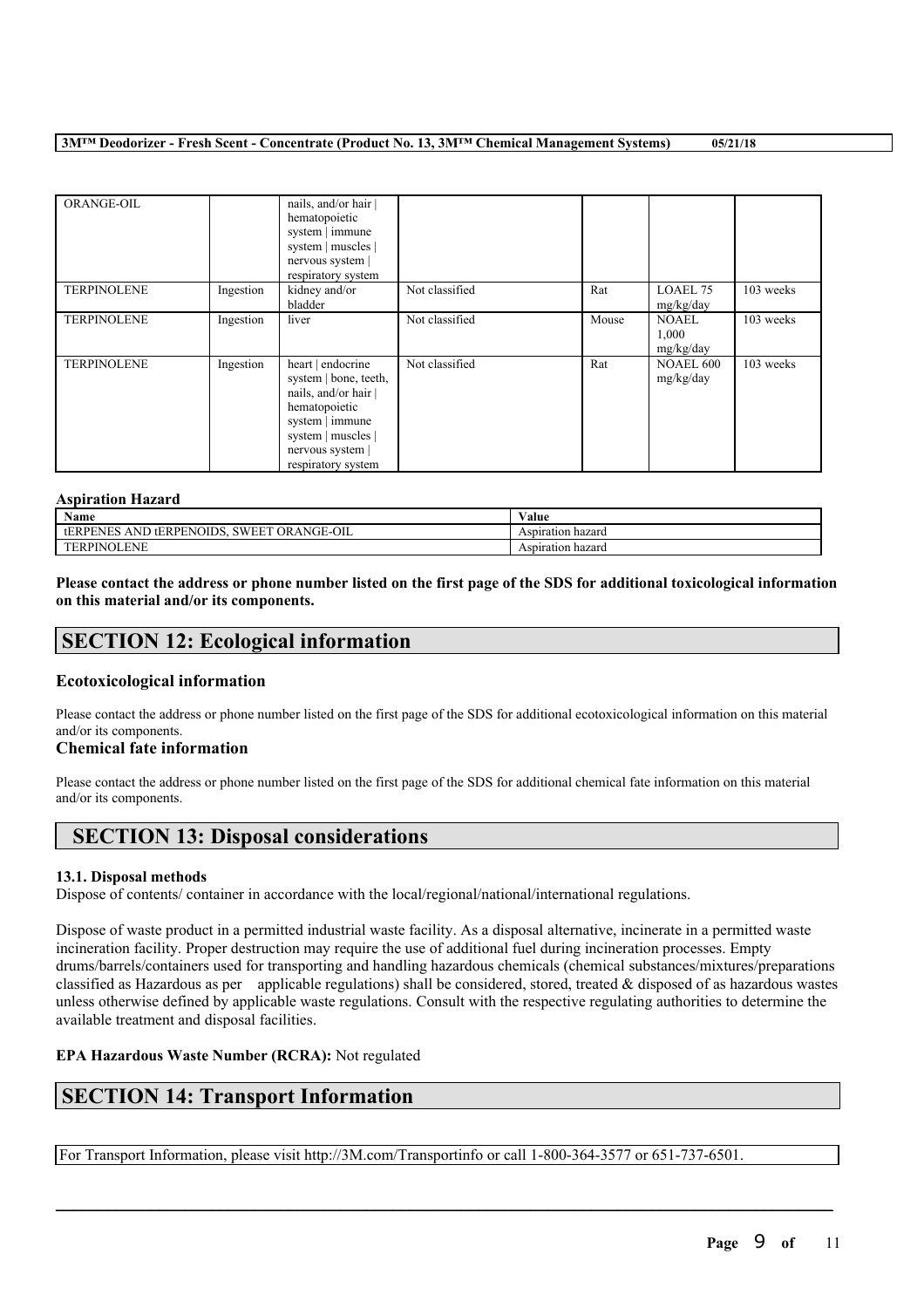# **SECTION 15: Regulatory information**

#### **15.1. US Federal Regulations**

#### **EPCRA 311/312 Hazard Classifications:**

**Physical Hazards** Not applicable

#### **Health Hazards**

|  | Serious eye damage or eye irritation |  |  |
|--|--------------------------------------|--|--|
|  |                                      |  |  |

#### Section 313 Toxic Chemicals subject to the reporting requirements of that section and 40 CFR part 372 (EPCRA):

| <b>Ingredient</b>                | C.A.S. No | $\%$ by Wt |
|----------------------------------|-----------|------------|
| 2-PHENOXYETHANOL (GLYCOL ETHERS) | 122-99-6  | $1 - 5$    |

#### **15.2. State Regulations**

Contact 3M for more information.

#### **15.3. Chemical Inventories**

The components of this product are in compliance with the new substance notification requirements of CEPA.

The components of this material are in compliance with the China "Measures on Environmental Management of New Chemical Substance". Certain restrictions may apply. Contact the selling division for additional information.

The components of this material are in compliance with the provisions of Philippines RA 6969 requirements. Certain restrictions may apply. Contact the selling division for additional information.

The components of this product are in compliance with the chemical notification requirements of TSCA. All required components of this product are listed on the active portion of the TSCA Inventory.

This product complies with the New Zealand Hazardous Substances and New Organisms Act (1996).

## **15.4. International Regulations**

Contact 3M for more information.

**This SDS has been prepared to meet the U.S. OSHA Hazard Communication Standard, 29 CFR 1910.1200.**

# **SECTION 16: Other information**

**NFPA Hazard Classification Health:** 2 **Flammability:** 1 **Instability:** 0 **Special Hazards:** None

National Fire Protection Association (NFPA) hazard ratings are designed for use by emergency response personnel to address the hazards that are presented by short-term, acute exposure to a material under conditions of fire, spill, or similar emergencies. Hazard ratings are primarily based on the inherent physical and toxic properties of the material but also include the toxic properties of combustion or decomposition products that are known to be generated in significant quantities.

 $\mathcal{L}_\mathcal{L} = \mathcal{L}_\mathcal{L} = \mathcal{L}_\mathcal{L} = \mathcal{L}_\mathcal{L} = \mathcal{L}_\mathcal{L} = \mathcal{L}_\mathcal{L} = \mathcal{L}_\mathcal{L} = \mathcal{L}_\mathcal{L} = \mathcal{L}_\mathcal{L} = \mathcal{L}_\mathcal{L} = \mathcal{L}_\mathcal{L} = \mathcal{L}_\mathcal{L} = \mathcal{L}_\mathcal{L} = \mathcal{L}_\mathcal{L} = \mathcal{L}_\mathcal{L} = \mathcal{L}_\mathcal{L} = \mathcal{L}_\mathcal{L}$ 

# **HMIS Hazard Classification**

|  |  |  | Health: 2 Flammability: 1 Physical Hazard: 0 Personal Protection: X - See PPE section. |
|--|--|--|----------------------------------------------------------------------------------------|
|--|--|--|----------------------------------------------------------------------------------------|